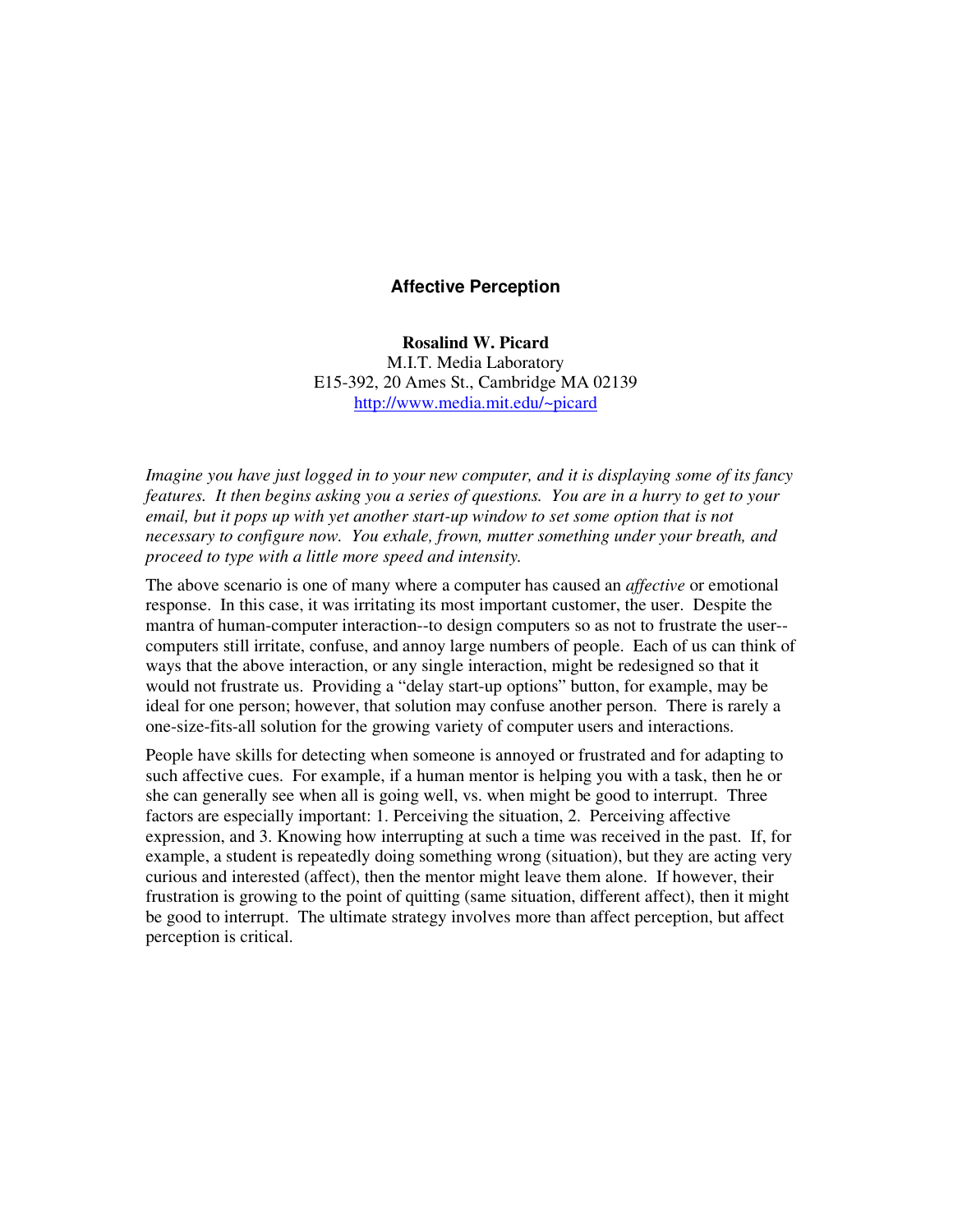One of the goals of affective computing research is to give computers the ability to help communicate emotion— receiving and sending emotional cues (Picard, 1997). If the interaction is primarily between you and the computer, then the goal of computer emotion perception is so that it can see such things as whether or not it has pleased you, and thereby adjust its response more helpfully. This research involves comfortably sensing user's affective information, reasoning about the situation, and synthesizing a sensitive and respectful response.

A number of labs have built tools that enable affective cues to be communicated directly or indirectly. Emotional valence (liking-disliking) can be directly communicated by clicking on a thumbs-up or thumbs-down icon, or whacking physical icons of similar appearance, which may appear on the side of the computer or computing appliance. Intensity can be expressed via pressure applied to the mouse or to a physical icon. Valence, intensity, and other aspects of affective state can also be sensed indirectly from visual, auditory, or physiological cues.

Although facial expression and tone-of-voice may seem most natural for human affect recognition, it is important to respect the privacy wishes of users, and not to impose such technology. Several users have expressed a preference for giving affective feedback via direct methods such as clicking on an icon or squeezing/hitting something. It would be ironic and irresponsible if affect-sensing technology, built to incorporate user feelings in the interaction, did not respect a user's feelings about how sensing was conducted.

One of the problems with so many "smart" features these days is that they sense *what* you're doing but not *how* you're doing it. Popular word processing software senses that you have misspelled a word, but not *how* you have tensed your muscles and grumbled as it keeps autocorrecting what you had, in fact, typed correctly. Even a dog senses *how* its master is responding and associates this feedback with its behavior. An infant senses *how* something is said long before he or she can understand *what* was said. To intelligently adapt behavior, living systems first perceive affective feedback.

Emotion plays a role in human perception. If subjects are asked to quickly jot words they hear, then they are more inclined to spell "presents" than "presence" if they are happy, and to spell "banned" than "band" if they are sad (Halberstadt *et al*, 1995). Similar results occur when subjects look at ambiguous facial expressions (Bouhuys *et al*, 1995). A variety of influences of emotion on perception have been described (Mayer and Salovey, 1993).

Computers might potentially reason about the influence of mood on perception, to help them better predict what a person is likely to perceive. The computer that sees you are in a bad mood may predict that neutral language is likely to be perceived as negative, given that a negative mood may bias the ambiguous neutral stimulus negatively. The computer might